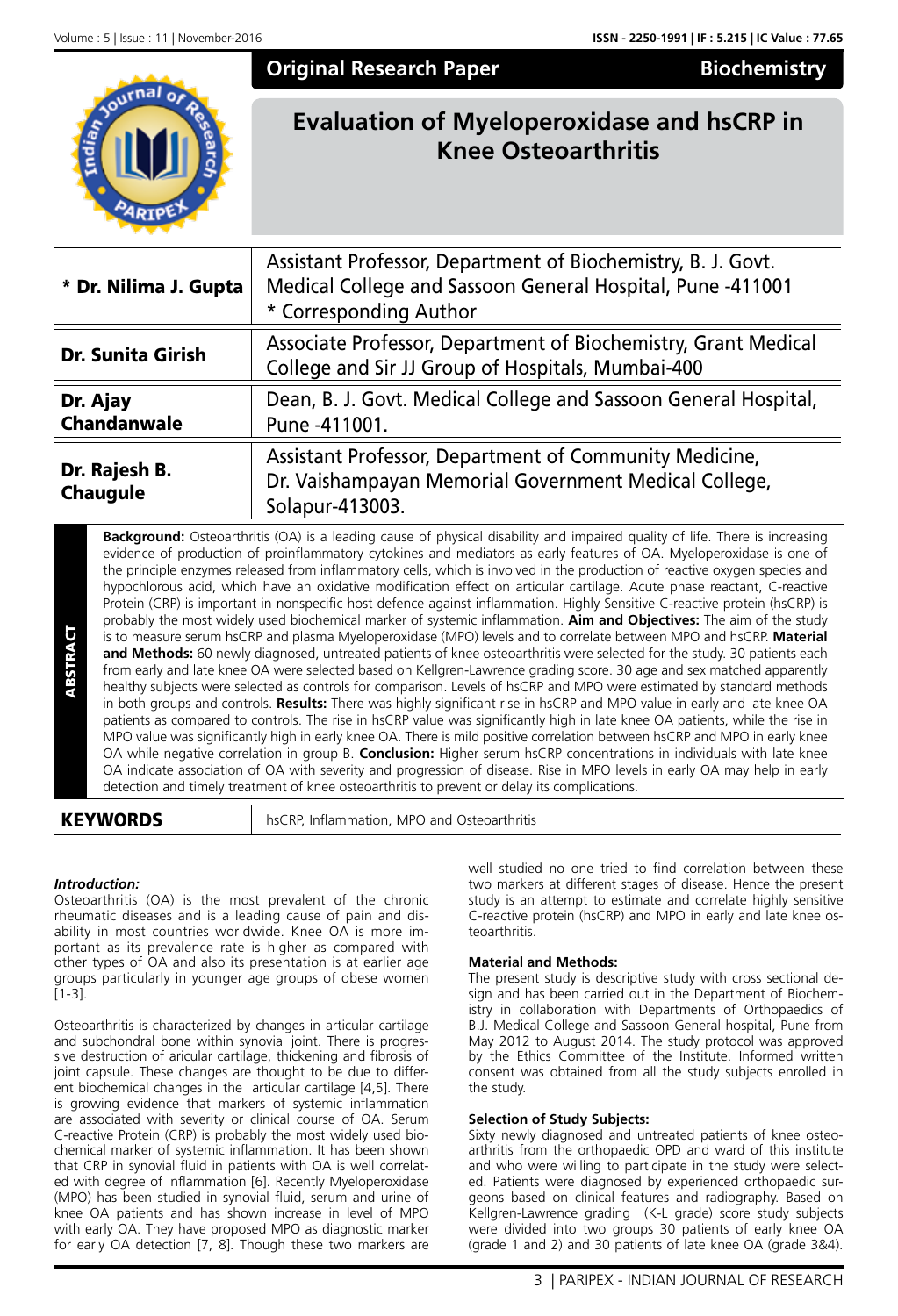30 age and sex matched apparently healthy normal subjects were selected as controls for comparison. So, three groups in this study were,

Group A = Early Osteoarthritis patients (K-L grade 1, 2)

Group  $B =$  Late Osteoarthritis patients (K-L grade 3, Group C = Controls

We excluded patients suffering from other arthropathies such as rheumatic diseases and having chronic systemic illness, other inflammatory diseases. We also excluded alcoholic and chronic smokers from the study.

#### **Collection of Blood Samples and Storage:**

Random blood samples were collected from the Cubital vein. In EDTA vacutainer 2ml of blood was collected for estimation of plasma MPO level. About 3ml blood was taken in plain vacutainer for estimation of serum hsCRP. Plasma and serum were separated respectively by centrifugation at 3000 rpm for 10 minutes and stored at -20°C in the deep freezer until further analysis.

#### **Facilities and Equipment:**

#### *Myeloperoxidase (MPO) Analysis***:**

To measure the level of MPO in the samples, we used a sandwich enzyme-linked immunosorbent assay (MPO; Molecular probes Invitrogen detection technology; Eugene, Oregon) and followed the manufacturer's instructions. In brief, MPO was captured by mouse anti-MPO antibody (primary capture antibody) and Rabbit anti–MPO antibody (secondary capture antibody) which were detected by the Amplex® UltraRed reagent, a fluorogenic substrate for horseradish peroxidase (HRP) that reacts with  $H_2O_2$  in a 1:1 stoichiometric ratio to produce a brightly fluorescent and strongly absorbing product (excitation/emission maxima  $\sim$  568/581nm) which is measured spectrophotometrically. Detection limit is 0.2 to 100ng/ml [3, 9].

#### **Highly sensitive C Reactive Protein (hsCRP):**

To estimate serum hsCRP levels, we used quantitative turbidimetry (Spinreact; S.A./S.A.U. Clra.Santa Coloma, Spain) and followed manufacturer's instruction. Latex particles coated with specific anti-human CRP were agglutinated when mixed with samples containing CRP. The agglutination causes an absorbance change measured at 540nm in ERBA CHEM 5 plus V2 semi autoanalyzer, depending upon the CRP contents of the patient sample that can be quantified by comparison with a calibrator of known CRP concentration. Values less than 0.05 mg/L give non-reproducible results with this method. Sample with higher concentration diluted 1/3 by NaCl 9g/l and retested. Undetectable CRP values were recorded as 0.025 mg/L. detection limit is 0.05 to 5mg/l [10, 11].

#### *Statistical Analysis:*

Data analysis was done using the SPSS (Statistical Package for the Social Science) Version 11 for window. The ANOVA test was used to find out significant difference in average values between 3 groups; 'Z' test was used to find significant difference between correlation values of 2 groups. Chi-square test was used to show association between variables in 3 groups. Scatter diagram is also used to show correlation between two variables. Bar diagram is used to show comparison between group means. A probability value of 0.05 was accepted as the level of statistical significance. P-value less than 0.05 is considered to be statistically significant (S). P-value less than 0.01 is considered to be statistically highly significant (HS). P-value more than 0.05 is considered to be statistically non-significant (NS).

#### **Results:**

The general demographic features of study groups are shown in table 1 of group A has 8 males and 22 females with mean age 48.87years. Group B has 10 males and 20 females with mean age 50.17 years and in Group C has 10 males and 20 females with mean age 48.50. Age and sex wise difference

between group A, B and C is statistically not significant (P>0.05) so groups are comparable. (Table 1)

In this study, we observed a highly significant rise in hsCRP value in early and late knee OA patients as compared to controls (1.81  $\pm$  0.93) (P value <0.01). The rise in hsCRP value is also highly significant in late knee OA patients  $(5.96 \pm 2.84)$ as compared to early knee OA patients  $(3.59 \pm 2.09)$  (P value <0.01). (Table2 and Fig. 1)

There is highly significant rise in MPO value in early and late knee OA patients as compared to controls (57.65  $\pm$  17.53) (P value <0.01). The rise in MPO value is also highly significant in early knee OA (115.59  $\pm$  33.13) as compared to late knee OA (65.82 ± 26.32) (P value <0.01). (Table 2 and Fig. 2)

 **Table 1 : Age and sex wise distribution of study subjects**

| <b>IParameters</b>              | Group A<br>$(n=30)$ | Group B<br>$(n=30)$ | Group C<br>(n =30) | P value |
|---------------------------------|---------------------|---------------------|--------------------|---------|
| Age (years)                     | $48.87 \pm$<br>8.35 | $50.17 \pm$<br>4.83 | l48.50 ±<br>5.83   | >0.05   |
| Sex (M/F)                       | 8/22                | 10/20               | 10/20              | >0.05   |
| . .<br>$\overline{\phantom{0}}$ |                     |                     |                    |         |

M – male, F – female

**Table 2: Comparison of Serum hsCRP and plasma MPO Values in Study Groups**

|                           | Group A                                                                         | Group B              | Group C                                       |              |
|---------------------------|---------------------------------------------------------------------------------|----------------------|-----------------------------------------------|--------------|
|                           | Parameters Mean ± SD Mean ±<br>$(n=30)$                                         | SD<br>$(n=30)$       | Mean $\pm$  F test  P value<br>SD<br>$(n=30)$ |              |
| hsCRP<br>$\langle$ (mg/L) | $\frac{1}{3.59 \pm 2.09}$ $\begin{bmatrix} 5.96 \pm 2.09 \\ 2.84 \end{bmatrix}$ |                      | $1.81 \pm$<br>0.93                            | 29.34 P<0.01 |
| MPO ng/<br>lml            | 115.59 $\pm$<br>33.13                                                           | $65.82 \pm$<br>26.32 | 57.65 $\pm$<br>17.53                          | 42.16 P<0.01 |

**Gr. A Vs Gr. B: P<0.01 Gr. A Vs Gr. C: P<0.01 Gr. B Vs Gr. C: P<0.01**







**Fig. 2: Bar Diagram showing Comparison of Serum MPO in Study Groups** In our study, statistically there is significant difference observed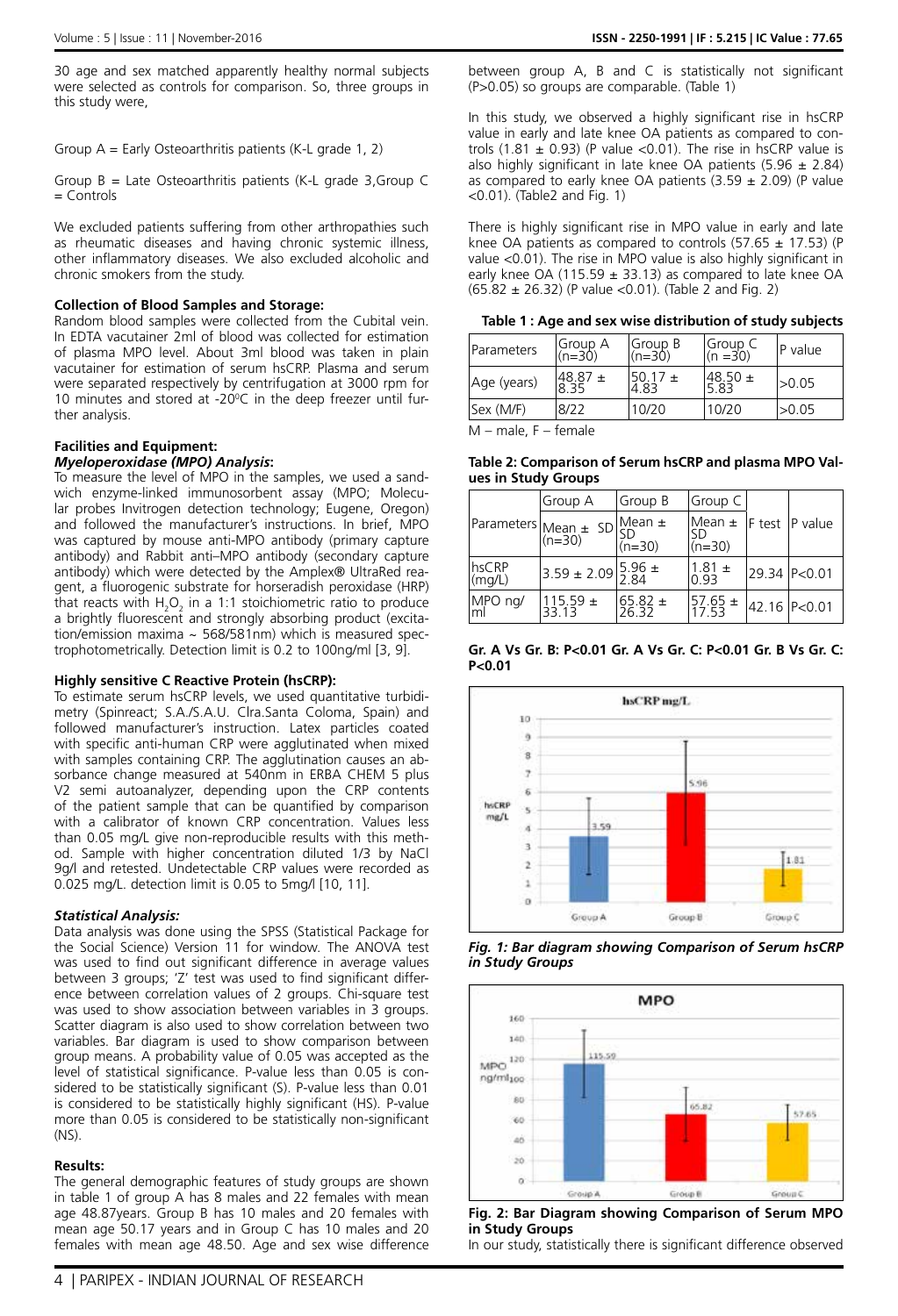in correlation value of hsCRP and MPO in early and late osteoarthritis patients. (Table 3, Fig. 3 and Fig. 4)

#### **Table 3: Comparison of Correlation Values between HSCRP Values and MPO Values in Early and Late Osteoarthritis Respondents**







#### **Fig. 4: Scattered Diagram showing Correlation between Serum hsCRP and Plasma MPO in Study Subjects of Group B**

#### **Discussion:**

In this study, we have observed highly significant rise in hsCRP value in early and late osteoarthritis as compared to controls  $(1.81 \pm 0.93)(P$  value <0.01). The rise in hsCRP value is also highly significant in late osteoarthritis (5.96  $\pm$  2.84) as compared to early osteoarthritis  $(3.59 \pm 2.09)$  (P value <0.01). (Table 2 and Fig. 1)

These findings are in accordance with the findings of that of Sharif *et al* (2000) which show raised serum CRP reflecting events that precede a period of later radiographic progression in knee OA [12]. Spector *et al* (1997) have shown that in response to inflammation tissue necrosis factor (TNF) and interleukin1 (IL1) are released; they stimulates interleukin6 (IL6) which stimulates synthesis of CRP from liver [13, 6].

Earlier studies have suggested a low-grade inflammatory response in OA, although OA inherently lacks significant systemic inflammatory response [14]. Serum hsCRP concentrations are higher in individuals with OA and are associated with OA severity as well as progression of disease. Thus, indicating role of inflammation in pathogenesis of OA.

There is highly significant rise in MPO value in early and late osteoarthritis as compared to controls (57.65  $\pm$  17.53) (P value <0.01). The rise in MPO value is also highly significant in early osteoarthritis (115.59  $\pm$  33.13) as compared to late osteoarthritis (65.82  $\pm$  26.32) (P value <0.01). (Table 2 and Fig. 2)

Our results are consistent with Sunita *et al* (2012) who have demonstrated the presence of elevation of plasma and urine MPO levels in early OA patients as compared to late OA and control group, which is indicative of presence of inflammatory infiltrates [8]. Steinbeck *et al* (2007) also have shown that synovial fluid samples of patients with early OA have elevated levels of MPO and chlorinated peptides [7]. Punzi *et al* (2012) have demonstrated that serum levels of MPO and the ratio Coll2-1NO2/Coll2-1 are higher in erosive hand osteoarthritis (EHOA) than in non-EHOA [16].

Myeloperoxidase (MPO) is released from azurophilic granules of neutrophils and monocytes-macrophages present in the joint in inflammation. Due to inflammation, permeability of cells increases which leads to leakage of MPO from synovial fluid to blood. Presence of MPO indicates an inflammatory involvement in the development of OA, mononuclear cell infiltration within the synovial membrane of patients with OA.  $H_2O_2$ , MPO and halide catalyzes reaction to producing hypochlorous acid (HOCl) and  $Cl_2$ . HOCl and  $Cl_2$  react with components of articular cartilage such as tyrosine, tryptophan, lysine, and pyridinoline crosslinks and cause subsequent proteolytic cleavage, leading to cartilage destruction [7, 8, 17].

 In our study, we have observed mild positive correlation between hsCRP and MPO in group A; while surprisingly we have found negative correlation in group B. (Table 3, Fig. 3 and Fig. 4) In early OA, active inflammation and availability of articular cartilage for destruction are responsible for significantly high levels of MPO in blood as compared to late OA and controls. But in Late OA, even though there is active inflammation as indicated by raised hsCRP, very little cartilage is remaining for destruction. As disease progresses capsule and synovium are often thickened and cellular activity decreases. In late stages; there is marked fibrosis of the capsular tissues decreasing escape of MPO molecules into the blood. Combine effect of these factors causes only slight raise in MPO levels in blood [7, 8]. Though previous studies have proved presence of hsCRP and MPO in synovial fluid as well as in the serum, there is paucity of study of these markers in the stages of disease along with correlation between them.

#### **Limitations :**

Study is done in small number of subjects which may not reflect entire population. Despite some limitations, the associations we found were highly significant and consistent with other studies addressing the above mentioned associations. Further Longitudinal studies with repeated assessments of these biochemical markers along with radiological progression within the course of OA are needed to assess the possible value of increase of hsCRP and MPO for early detection, monitoring or predicting the clinical course of OA.

#### **Conclusion :**

We can conclude that hsCRP can be marker for progression of knee OA as results showing increase in hsCRP levels goes on increasing as Kellgren-Lawrence grading increases, that is highly significant rise in hsCRP levels in late knee OA as compared to early knee OA. There is highly significant rise in levels of MPO in early knee OA as compared to late knee OA, which is suggestive of MPO can detect disease in early stages. Combination of these parameters can be used for early detectio n and to assess progression of knee OA. This can help in timely treatment and to delay in disease progression.

#### *References*

- Fransen M, Bridgett L, March L, Hoy D, Penserga E and Brooks P. The epidemiology of osteoarthritis in Asia. *International Journal of Rheumatic Diseases* 2011; 14:113-21.
- Symmons D, Mathers C, Pfleger B. Global burden of osteoarthritis in the year 2000. Draft 15-08-06, World Health Organisation, Geneva. 2000; 1-26. Available from:- www.who.int/health info/statistics/bod\_osteoarthrotis.pdf, cited on- 08/04/2012.
- 3. Heidari B. Knee osteoarthritis prevalence, risk factors, pathogenesis and features: Part I. *Caspian J Intern Med* 2011; 2(2):205-12.
- 4. Woolf AD, Pfleger B. Burden of major musculoskeletal conditions Spe-